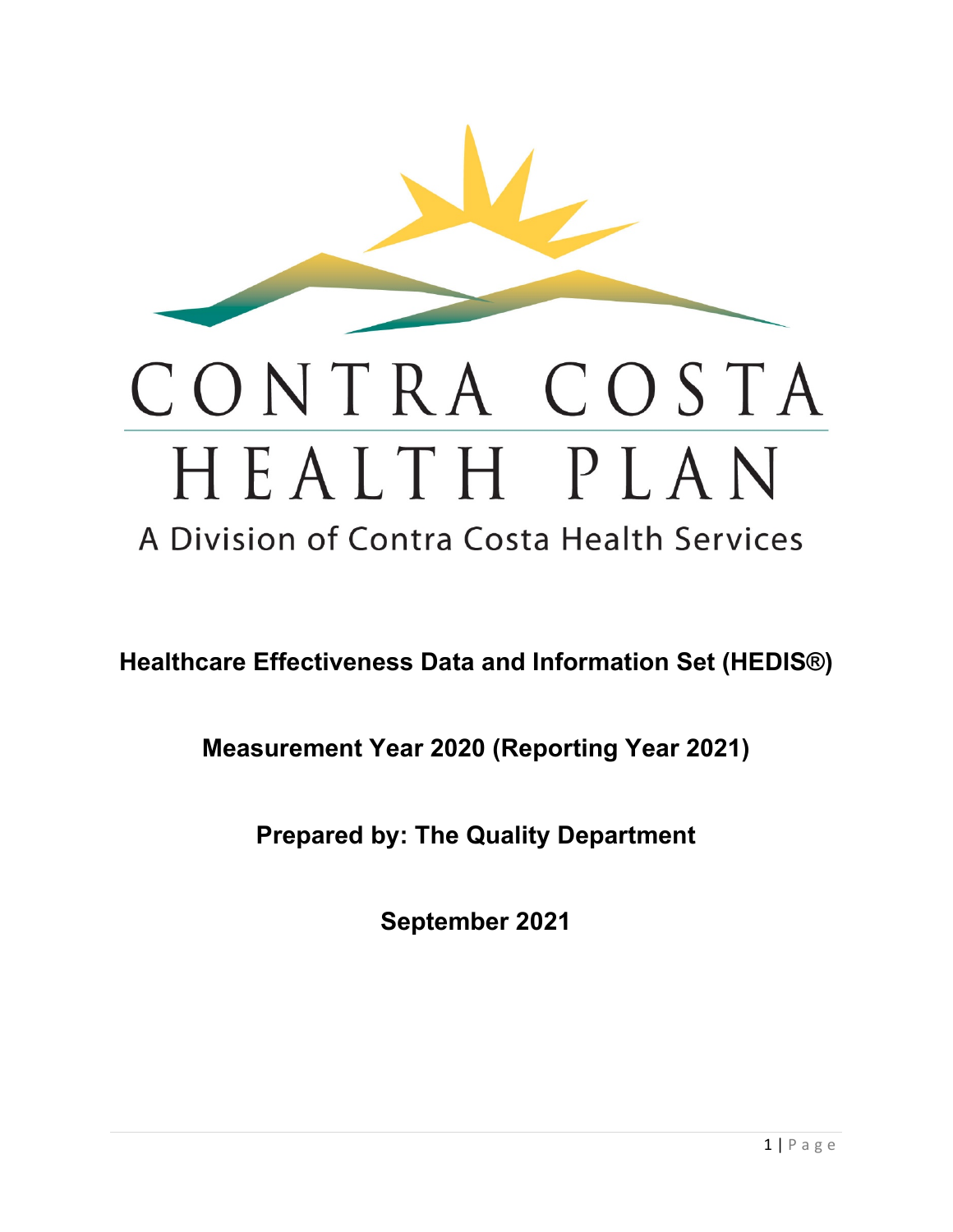## **Executive Summary**

The Healthcare Effectiveness Data Information Set (HEDIS) is used to evaluate performance of Health Plans nationally on a set of standardized quality measures. This report focuses on the nineteen (19) measures CCHP is held accountable to through the Managed Care Accountability Sets (MCAS). The high performance level (HPL) is the 90<sup>th</sup> percentile of all Medicaid plans nationally, while the minimum performance level (MPL) is the 50<sup>th</sup> percentile.

The COVID-19 pandemic had an impact on CCHP's 2021 HEDIS rates. Most measures declined in performance from the prior year. In March 2020, several countywide restrictions including stay at home orders were in effect. It took time for members and providers to fully transition to telehealth and there remained a subset of services that required in person visits. Recognizing the impact of the pandemic on Health Plans' rates, DHCS removed formal reporting requirements and financial sanctions for measures under the MPL.

CCHP measures between the 25<sup>th</sup> and 50<sup>th</sup> percentiles include: Breast cancer screening (BCS); HbA1c>9% (CDC-H9); and Diabetes Screening for People with Schizophrenia or Bipolar Disorder Who Are Using Antipsychotic Medication (SSD).

For BCS, our rate dropped 15% from last year. Kaiser performed best, followed by CCRMC (below the 50<sup>th</sup> percentile), and CPN (below the 33<sup>rd</sup> percentile). For CDC-H9, our rate dropped 3% which put CCHP under the 50<sup>th</sup> percentile. For SSD, CCHP was below the 50<sup>th</sup> percentile, due to Kaiser data. CPN and CCRMC are above the  $50<sup>th</sup>$  percentile, Kaiser is below the  $5<sup>th</sup>$ percentile.

CCHP performed at the 90th percentile in one measure, Post-Partum Care. Performance in this measure remained flat from last year and is high for all three networks with CPN performing best. Individual networks performed at the 90<sup>th</sup> percentile in:

- CCRMC PPC-Post and CIS-Combo 10
- CPN PPC-Post
- Kaiser PPC-Post, AMR-Acute, AMR, BCS, CCS, IMA-Combo 2

Measures that increased or decreased by 5% or greater from the previous year (MY 2019) include:

- AMR increased by 5.7%
- BCS decreased 15%, CHL decreased 8%, CBP decreased 12%, IMA-Combo 2 decreased 14%, WCC-BMI decreased 8%

Auto-Assignment measures performed as follows: CCS- Above the 75<sup>th</sup> percentile; CIS-Combo3-Above the  $66<sup>th</sup>$  percentile; CDC Test –Below the  $10<sup>th</sup>$  percentile; CBP –Close to the  $66<sup>th</sup>$ percentile; PPC-Prenatal Care –Above the 75<sup>th</sup> percentile; W34 – Outdated measure, now a part of WCV. We do not have our rate for MY 2020.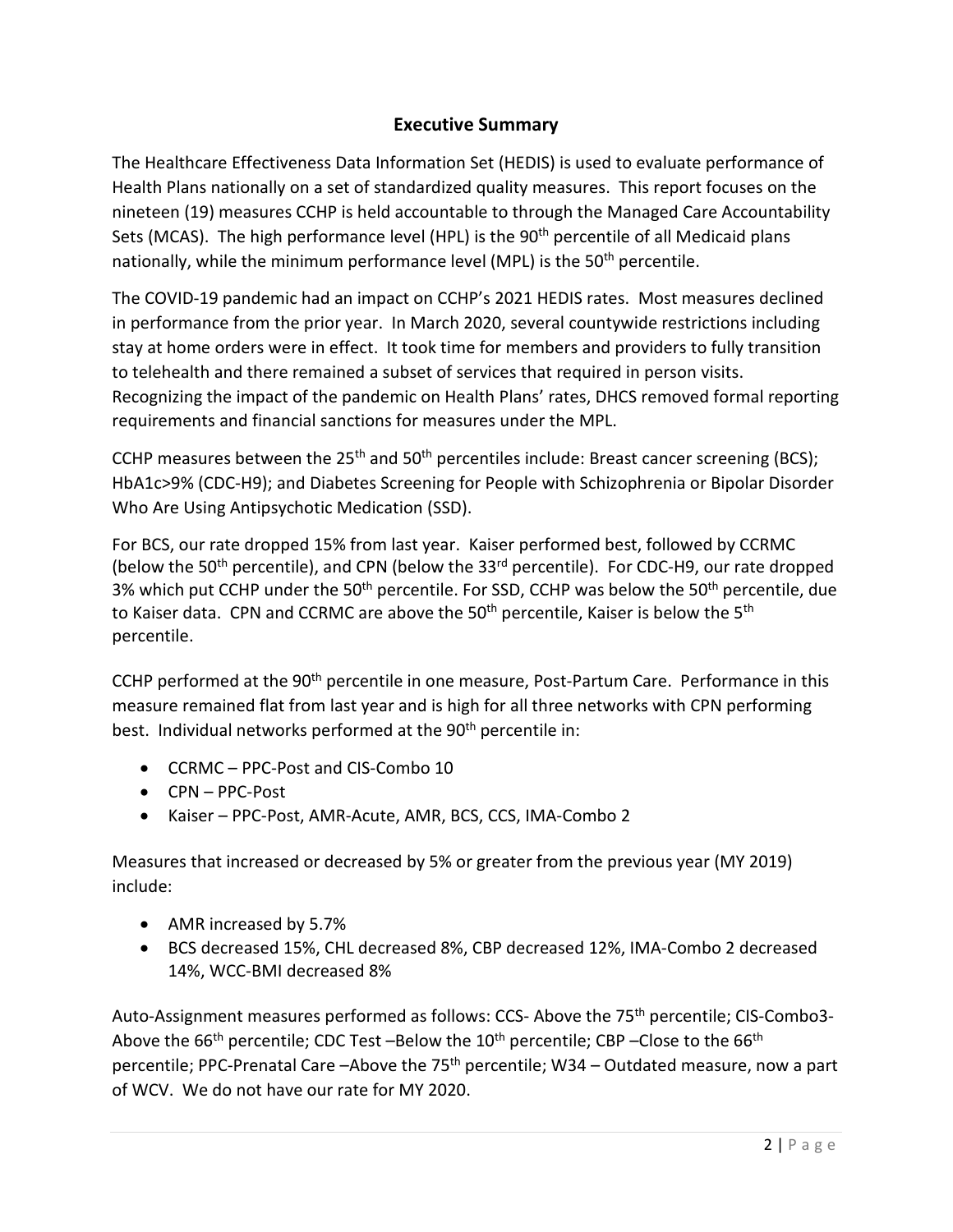#### **Overview**

The Healthcare Effectiveness Data Information Set (HEDIS) is used to evaluate and compare performance of Health Plans nationally on a set of standardized quality measures. There are six domains evaluated through HEDIS including effectiveness of care, access, and member experience. This HEDIS report focuses on the effectiveness of care measures that are part of the Managed Care Accountability Set (MCAS). MCAS includes preventive and chronic care measures selected through a rigorous review and vetting process managed by the National Committee on Quality Assurance (NCQA).

The California Department of Healthcare Services (DHCS) requires plan participation in the annual HEDIS reporting initiative. HEDIS rates are also used for NCQA accreditation and to determine a plan's overall rating which is publicly reported by NCQA. HEDIS is also a powerful tool for health plans to identify improvement opportunities internally and track efforts aimed at improving performance in targeted measures over time.

The COVID-19 pandemic had an impact on CCHP's 2021 HEDIS rates. Most measures declined in performance from the prior year. In March 2020, several countywide restrictions including stay at home orders were in effect. It took time for members and providers to fully transition to telehealth and there remained a subset of services that required in person visits. Recognizing the impact of the pandemic on Health Plans' rates, DHCS removed formal reporting requirements and financial sanctions for measures under the MPL.

#### **HEDIS Results**

Table 1 shows CCHP's overall performance in the MCAS measures and broken down by provider network. CCHP performed at the 90<sup>th</sup> percentile in post-partum care and performed below the 50<sup>th</sup> percentile in three measures: Breast cancer screening (BCS), HbA1c>9% (CDC-H9), and Diabetes Screening for People with Schizophrenia or Bipolar Disorder Who Are Using Antipsychotic Medication (SSD). There was greater variation in performance at the provider network level, with Kaiser outperforming CPN and CCRMC in most measures.

| <b>Measures</b> | <b>CCHP</b> | <b>RMC</b> | <b>CPN</b> | <b>KSR</b> | 25th  | 50th  | 75th  | 90th  |
|-----------------|-------------|------------|------------|------------|-------|-------|-------|-------|
| AMM-Acute*      | 63.07       | 63.28      | 58.17      | 69.36      | 50.38 | 53.57 | 58.93 | 64.29 |
| AMM-Cont*       | 41.01       | 41.91      | 39.26      | 39.27      | 34.23 | 38.18 | 43.1  | 49.37 |
| $AMR*$          | 63.93       | 54.3       | 64.52      | 86.22      | 57.59 | 62.43 | 68.13 | 73.38 |
| BCS*            | 58.33       | 57.66      | 52.97      | 71.76      | 52.85 | 58.82 | 64.06 | 69.22 |
| <b>CCS</b>      | 68.06       | 67.3       | 56.32      | 87.1       | 55.23 | 61.31 | 67.4  | 72.68 |

| Table 1: Summary Performance in MCAS Measures Overall and by Network |  |  |
|----------------------------------------------------------------------|--|--|
|                                                                      |  |  |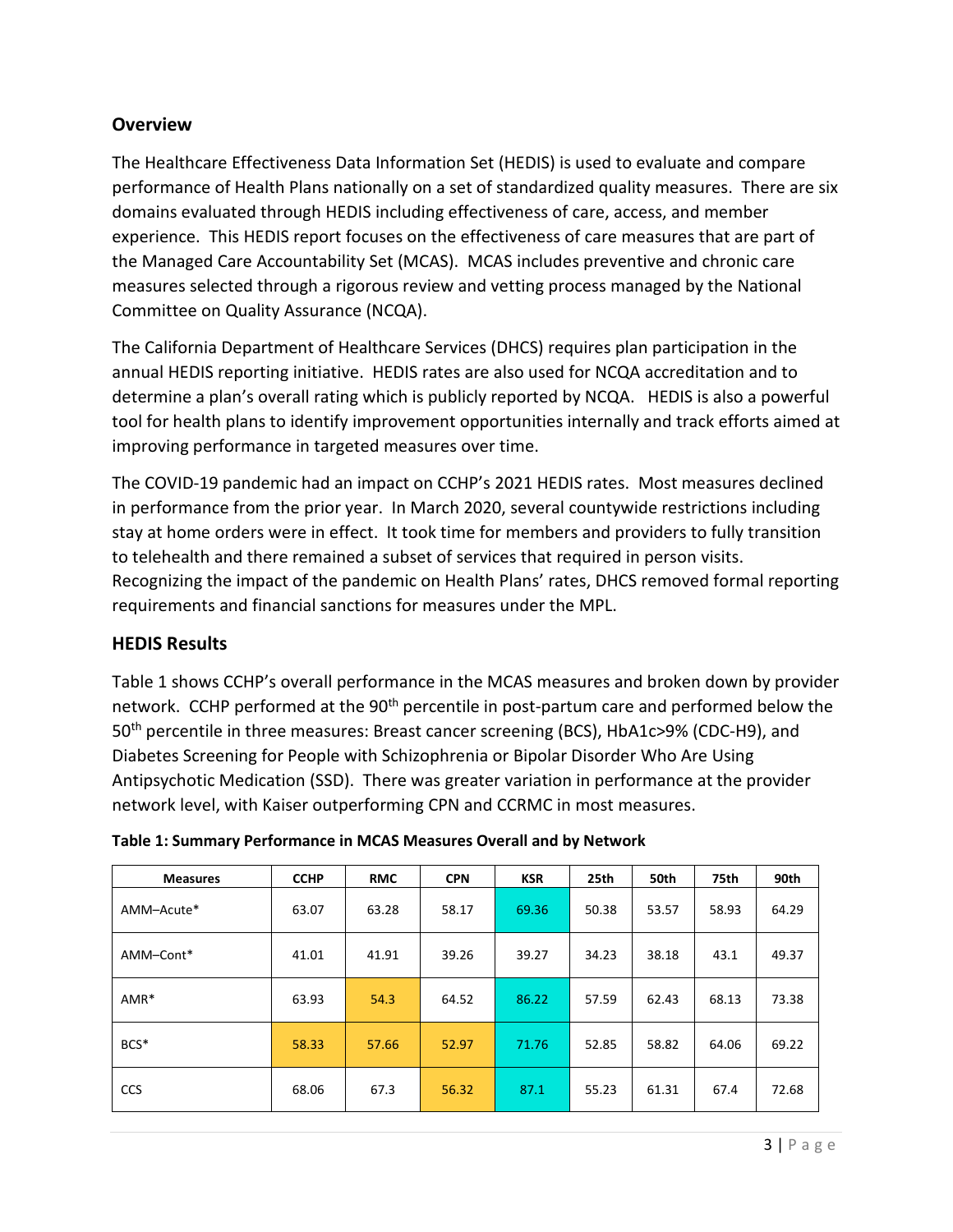| <b>Measures</b> | <b>CCHP</b> | <b>RMC</b>   | <b>CPN</b>   | <b>KSR</b> | 25th  | 50th  | 75th  | 90th      |
|-----------------|-------------|--------------|--------------|------------|-------|-------|-------|-----------|
| $CIS-10$        | 51.34       | 57.75        | 43.18        | 50.00      | 30.17 | 37.47 | 44.77 | 52.07     |
| $CHL^*$         | 62.81       | 64.81        | 58.72        | 63.52      | 51.34 | 58.44 | 66.26 | 71.42     |
| CDC-H9          | 38.93       | 34.48        | 52.73        | 30         | 45.96 | 37.47 | 32.85 | 27.98     |
| SSD*            | 79.41       | 83.85        | 82.8         | 65.32      | 78.65 | 82.09 | 84.78 | 87.91     |
| <b>CBP</b>      | 64.96       | 72.15        | 54.39        | 55.93      | 54.01 | 61.8  | 67.64 | 72.75     |
| $IMA-2$         | 43.8        | 34.19        | 44.59        | 57.58      | 31.02 | 36.86 | 43.06 | 50.85     |
| APM-BC*         | 42.22       | $\mathbf{0}$ | $\mathbf{0}$ | 46.34      | 29.35 | 35.43 | 44.3  | 56.34     |
| PPC-Pre         | 93.4        | 92.86        | 93.06        | 95.16      | 84.18 | 89.05 | 92.94 | 95.86     |
| PPC-Post        | 90.97       | 90.26        | 93.06        | 90.32      | 71.3  | 76.4  | 80.89 | 84.18     |
| WCC-BMI         | 84.18       | 86.9         | 84.11        | 79.35      | 71.29 | 80.5  | 87.23 | 90.77     |
| WCC-N           | 75.91       | 76.19        | 77.48        | 72.83      | 63.02 | 71.55 | 80.05 | 85.16     |
| <b>WCV</b>      | 42.09       | 47.65        | 41.11        | 33.44      | NA    | NA    | NA    | <b>NA</b> |
| $W30-6+$        | 56.69       | 67.82        | 52.1         | 38.56      | NA    | NA    | NA    | NA        |
| $W30-2+$        | 69.85       | 77.86        | 71.21        | 54.13      | NA    | NА    | NА    | NA        |
| WCC-PA          | 76.64       | 76.79        | 76.82        | 76.09      | 57.42 | 66.79 | 76.28 | 81.02     |

\*Administrative Measure which calculates rates on the entire population versus a statistically valid sample of members for the hybrid measures. Teal represents measures at or above the HPL. Orange represents measures below the MPL.

Graph 1 shows the total number of measures in each of the percentiles for CCHP overall and broken down by provider network. Kaiser had the largest number of measures at the 90<sup>th</sup> National Medicaid Percentile. All provider networks had measures below the MPL with CPN at five, CCRMC at 4, CCHP at three, and Kaiser had three.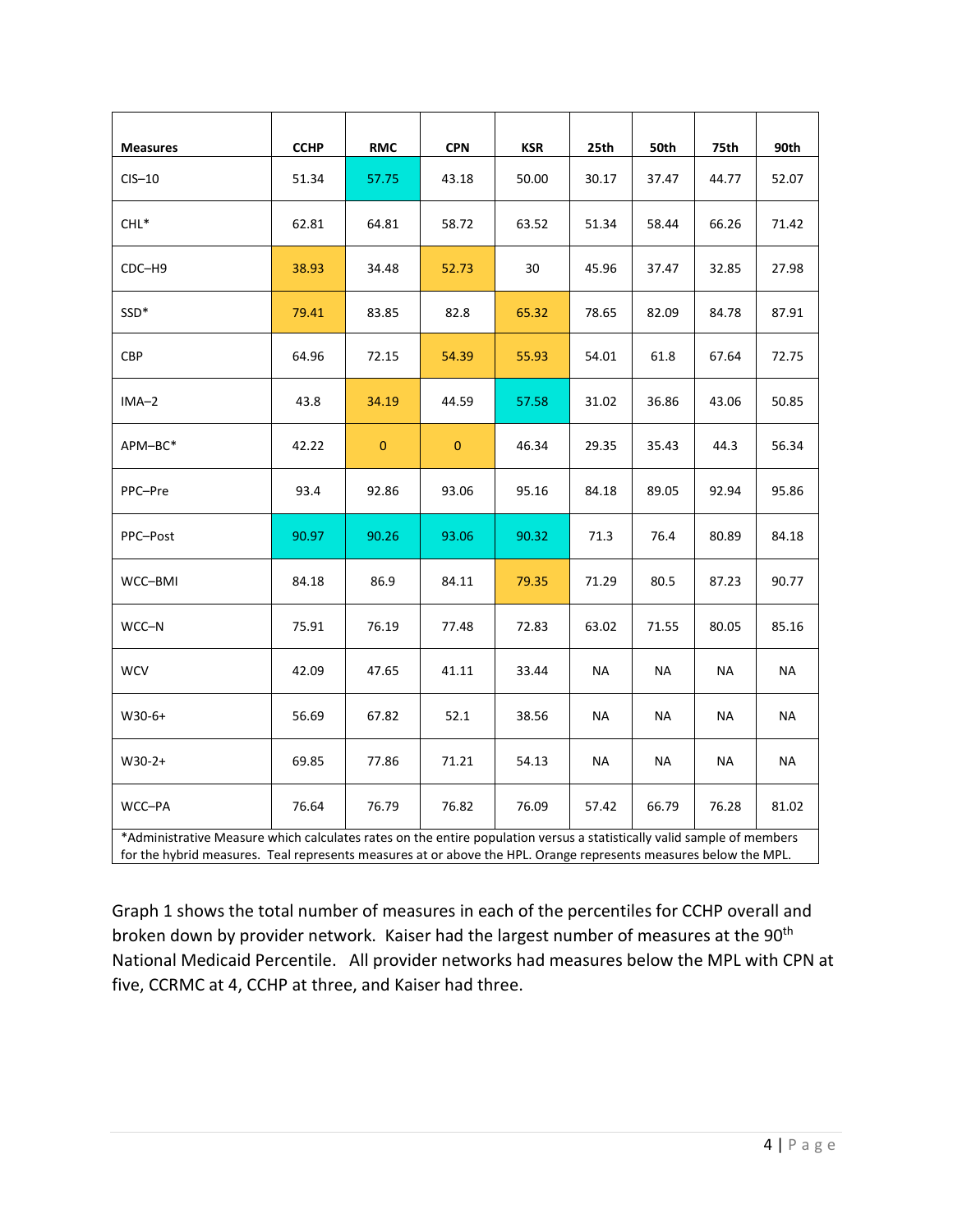

**Graph 1: Overall and Network Distribution of Measures by Percentile Ranking** 

Table 2 shows the measures performing at the 90<sup>th</sup> National Medicaid Percentile. Kaiser has six measures (out of 17) in the 90<sup>th</sup> percentile, CCRMC has two, CPN has one, and CCHP overall has one measure.

| Table 2: Measures at the High Performance Level (HPL) - $90th$ Percentile |  |
|---------------------------------------------------------------------------|--|
|---------------------------------------------------------------------------|--|

| <b>Measures</b>                                                                                                                                                                     | <b>CCHP</b> | <b>RMC</b> | <b>CPN</b> | <b>KSR</b> |
|-------------------------------------------------------------------------------------------------------------------------------------------------------------------------------------|-------------|------------|------------|------------|
| Antidepressant Medication Management (AMM) - Acute<br>Phase*                                                                                                                        |             |            |            |            |
| Asthma Medication Ratio (AMR)*                                                                                                                                                      |             |            |            |            |
| Breast Cancer Screening (BCS)*                                                                                                                                                      |             |            |            |            |
| Cervical Cancer Screening (CCS)                                                                                                                                                     |             |            |            |            |
| Childhood Immunization Status (CIS) - Combo 10                                                                                                                                      |             |            |            |            |
| Immunizations for Adolescents (IMA) - Combo 2                                                                                                                                       |             |            |            |            |
| Prenatal and Postpartum Care (PPC) - Postpartum Care                                                                                                                                |             |            |            |            |
| *Administrative Measure which calculates rates on the entire population versus a statistically valid sample of members<br>for the hybrid measures. Teal represents measures at HPL. |             |            |            |            |

Table 3 shows the measures performing below the 50<sup>th</sup> National Medicaid Percentile. Kaiser has 3 measures below the 50<sup>th</sup> percentile, CCHP overall has three measures, CCRMC has four, and CPN has five measures.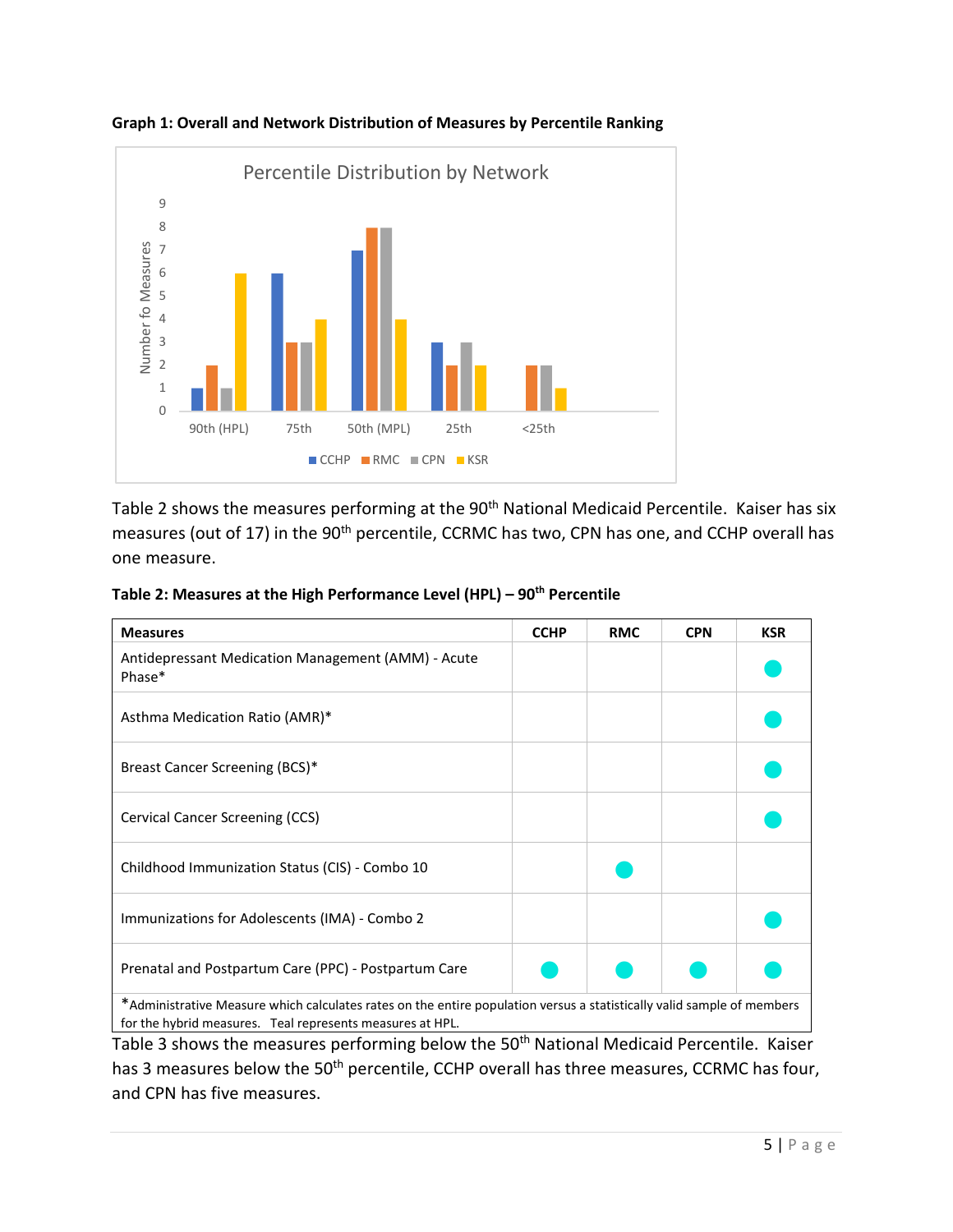| Table 3: Measures Below the Minimum Performance Level (MPL) – 50 <sup>th</sup> Percentile |  |  |
|-------------------------------------------------------------------------------------------|--|--|
|-------------------------------------------------------------------------------------------|--|--|

| <b>Measures</b>                                                                                                       | <b>CCHP</b> | <b>RMC</b> | <b>CPN</b> | <b>KSR</b> |
|-----------------------------------------------------------------------------------------------------------------------|-------------|------------|------------|------------|
| Asthma Medication Ratio (AMR)*                                                                                        |             |            |            |            |
| Breast Cancer Screening (BCS)*                                                                                        |             |            |            |            |
| Cervical Cancer Screening (CCS)                                                                                       |             |            |            |            |
| Comprehensive Diabetes Care (CDC) - HbA1c Poor Control<br>(>9%)                                                       |             |            |            |            |
| Diabetes Screening for People with Schizophrenia or Bipolar<br>Disorder Who Are Using Antipsychotic Medication (SSD)* |             |            |            |            |
| Controlling High Blood Pressure (CBP)                                                                                 |             |            |            |            |
| Immunizations for Adolescents (IMA) - Combo 2                                                                         |             |            |            |            |
| Metabolic Monitoring for Children and Adolescents on<br>Antipsychotics (APM) - Blood Glucose and Cholesterol (BC)*    |             |            |            |            |
| Weight Assessment and Counseling for Nutrition & Physical<br>Activity (WCC) - BMI                                     |             |            |            |            |

Table 4 shows all measures that either improved or declined by 5% or more from the prior year (measurement year 2019). The 2019 measurement year was a non-pandemic year; therefore, making comparisons year to year is challenging. CCHP and the individual networks declined in performance across several measures with the largest declines in measures requiring in person visits such as breast cancer screening, cervical cancer screening, weight assessment and counseling, and immunizations. There were increases in a few measures, mainly ones around medication management.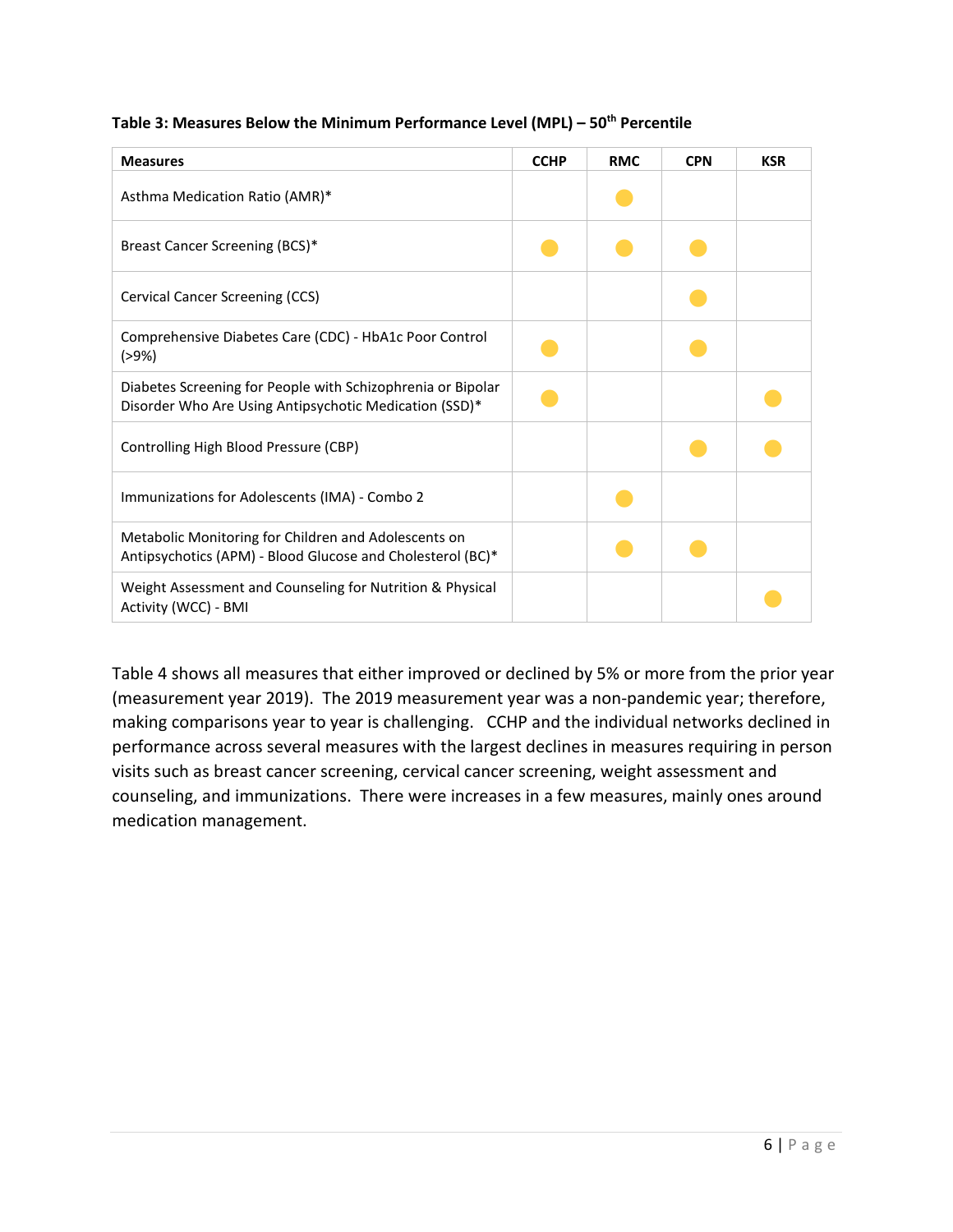| Table 4: Measures that Improved or Declined by $\geq$ 5% from 2019 MY |  |  |  |
|-----------------------------------------------------------------------|--|--|--|
|-----------------------------------------------------------------------|--|--|--|

| <b>Measures</b>                                                                                                                                                                                                                                     | <b>CCHP</b> | <b>RMC</b> | <b>CPN</b> | <b>KSR</b> |  |
|-----------------------------------------------------------------------------------------------------------------------------------------------------------------------------------------------------------------------------------------------------|-------------|------------|------------|------------|--|
| Antidepressant Medication Management<br>(AMM) - Acute Phase*                                                                                                                                                                                        | 0.77%       | 0.29%      | 6.21%      | $-2.98%$   |  |
| Antidepressant Medication Management<br>(AMM) - Continuation Phase*                                                                                                                                                                                 | $-0.39%$    | $-0.71%$   | 19.17%     | $-18.12%$  |  |
| Asthma Medication Ratio (AMR)*                                                                                                                                                                                                                      | 5.70%       | 7.80%      | 8.49%      | $-3.24%$   |  |
| Breast Cancer Screening (BCS)*                                                                                                                                                                                                                      | $-15.29%$   | $-17.57%$  | $-10.63%$  | $-13.18%$  |  |
| Cervical Cancer Screening (CCS)                                                                                                                                                                                                                     | $-0.45%$    | 0.57%      | $-1.16%$   | $-3.57%$   |  |
| Childhood Immunization Status (CIS) -<br>Combo10                                                                                                                                                                                                    | 0.00%       | 13.57%     | 0.51%      | $-23.34%$  |  |
| Chlamydia Screening in Women (CHL)*                                                                                                                                                                                                                 | $-8.12%$    | $-3.50%$   | $-13.08%$  | $-12.10%$  |  |
| Comprehensive Diabetes Care (CDC) - HbA1c<br>Poor Control (>9%)                                                                                                                                                                                     | 0.00%       | $-5.31%$   | 5.76%      | 34.28%     |  |
| Controlling High Blood Pressure (CBP)                                                                                                                                                                                                               | $-11.89%$   | 3.26%      | $-29.46%$  | $-40.34%$  |  |
| Immunizations for Adolescents (IMA) - Combo<br>$\overline{2}$                                                                                                                                                                                       | $-13.86%$   | $-33.65%$  | 8.92%      | $-10.94%$  |  |
| Prenatal and Postpartum Care (PPC) -<br><b>Timeliness of Prenatal Care</b>                                                                                                                                                                          | $-0.03%$    | $-2.32%$   | 5.80%      | $-1.13%$   |  |
| Prenatal and Postpartum Care (PPC) -<br>Postpartum Care                                                                                                                                                                                             | 3.28%       | 0.14%      | 11.68%     | 1.77%      |  |
| Weight Assessment and Counseling for<br>Nutrition & Physical Activity (WCC) - BMI                                                                                                                                                                   | $-2.56%$    | $-11.62%$  | 18.98%     | $-14.77%$  |  |
| *Administrative Measure which calculates rates on the entire population versus a statistically valid<br>sample of members for the hybrid measures. Green represents measures that improved >=5%. Yellow<br>represents measures that declined <= 5%. |             |            |            |            |  |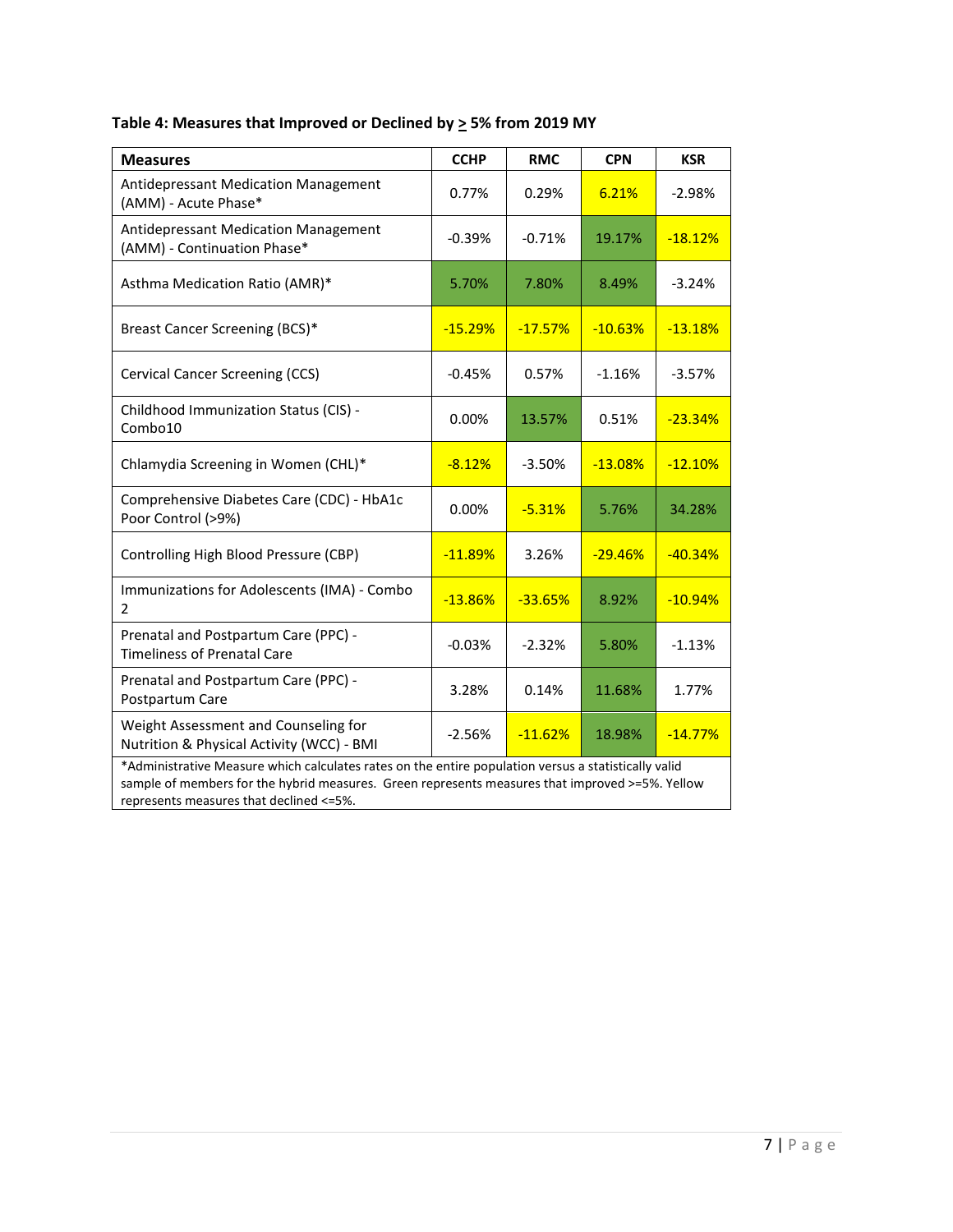## **Quality and Performance Improvement Projects to Improve HEDIS Measures**

The Department of Healthcare Services (DHCS) requires Health Plans to conduct two Performance Improvement Projects (PIPs) and at least one Plan-Do-Study-Act (PDSA) project. Projects are approved by DHCS and encouraged to focus on low performing HEDIS measures and where disparities exist.

| <b>Project SMART Aim</b>                                                                                                                                                                                 | <b>Key Interventions</b>                                                                                                                                                                                                                                                                                                                                                                                                              |
|----------------------------------------------------------------------------------------------------------------------------------------------------------------------------------------------------------|---------------------------------------------------------------------------------------------------------------------------------------------------------------------------------------------------------------------------------------------------------------------------------------------------------------------------------------------------------------------------------------------------------------------------------------|
| By Dec 31, 2021, increase the<br>percentage of well visits for 3- to 6-<br>year-olds African American members<br>assigned to CCRMC North Richmond,<br>Antioch, and Brentwood clinics from<br>69% to 90%. | Identify all children who need well visits<br>$\bullet$<br>Modify scheduling template to open more<br>$\bullet$<br>clinic appointments for well visits<br>Outreach calls to educate on importance<br>$\bullet$<br>of well visits and schedule well visits<br>Provide incentives to members for<br>$\bullet$<br>completing a well visit                                                                                                |
| By December 31, 2022, decrease the<br>percentage of obese members with an<br>A1c>9 among members who reside in<br>East County or West County from<br>22.65% to 20.00%.                                   | Diabetes management program for 100<br>$\bullet$<br>members with HbA1c>9 with obesity<br>residing in East and West counties where<br>disparity is greatest<br>Cellular enabled smart meters coupled<br>$\bullet$<br>with monitoring<br>Work with high volume providers to share<br>data, sign onto Gojji, and refer to diabetes<br>management program                                                                                 |
| To increase the rate of members with<br>asthma control as evidenced by an AMR<br>of 0.5 or above from 63.93% to 68.13%<br>(75 <sup>th</sup> percentile).                                                 | Asthma Mitigation Program<br>$\bullet$<br>Outreach to all members with AMR < .5 via<br>$\bullet$<br>text, email, and phone<br>Work closely with high volume providers<br>$\bullet$<br>to share data on members with AMR<.5<br>and link to programs/resources<br>Send outreach lists to CPN providers                                                                                                                                  |
| Improve preventive services for CCHP<br>members by 5% from prior year in the<br>following measures: child well visits,<br>cervical cancer screening, breast cancer<br>screening, vaccinations.           | Members receive letters on their birthday<br>reminding them of services based on age or care<br>gaps. Orders placed where gaps exist. Currently<br>done for CCRMC adult members. All CCHP<br>pediatric members get the well visit reminder.<br>Plan to expand to all CCHP (except KP) members.<br>Orders<br>A1c Testing - Diabetic patients. 3 months/6<br>months dependent on last A1c<br>Mammogram - Women age 50-75. Every 2 Years |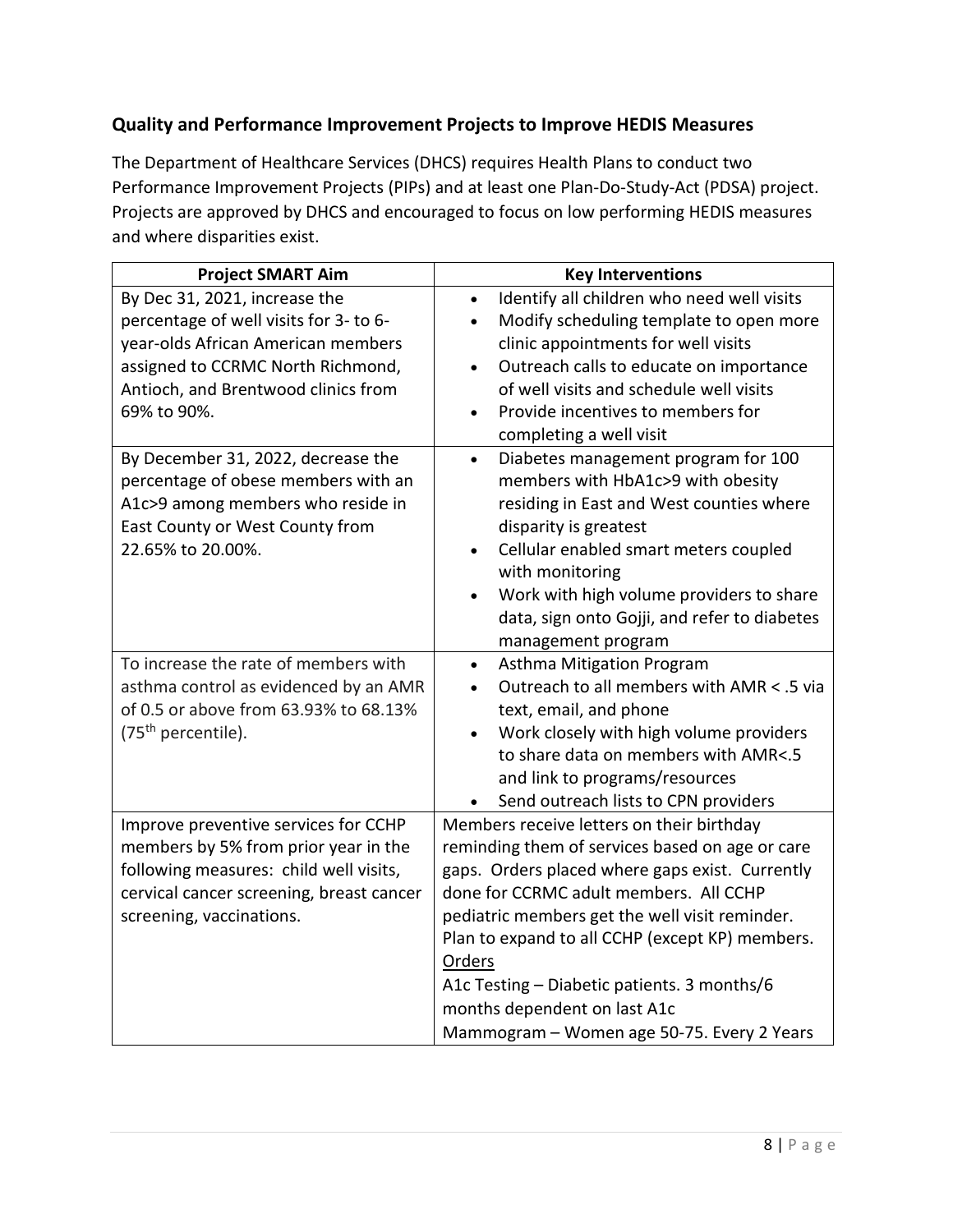# **Appendix**

|  |  | <b>Measurement Year 2020 HEDIS Measure Definitions</b> |
|--|--|--------------------------------------------------------|
|--|--|--------------------------------------------------------|

| <b>HEDIS Measure</b>                                       | <b>Measure Definition</b>                                                                                                                                                                                                                                                                                                                                                                                                                                                                                                  |
|------------------------------------------------------------|----------------------------------------------------------------------------------------------------------------------------------------------------------------------------------------------------------------------------------------------------------------------------------------------------------------------------------------------------------------------------------------------------------------------------------------------------------------------------------------------------------------------------|
| <b>Anti-depressant Medication</b><br>Management (AMM)      | The percentage of members 18 years of age and older who were<br>treated with antidepressant medication, had a diagnosis of major<br>depression and who remained on an antidepressant medication<br>treatment.<br>Effective Acute Phase Treatment. The percentage of<br>$\bullet$                                                                                                                                                                                                                                           |
|                                                            | members who remained on an antidepressant medication<br>for at least 84 days (12 weeks).<br>Effective Continuation Phase Treatment. The percentage of<br>members who remained on an antidepressant medication<br>for at least 180 days (6 months).                                                                                                                                                                                                                                                                         |
| Asthma Medication Ratio (AMR)                              | Asthma Medication Ratio: Assesses adults and children 5-64 years<br>of age who were identified as having persistent asthma and had a<br>ratio of controller medications to total asthma medications of 0.50<br>or greater during the measurement year.                                                                                                                                                                                                                                                                     |
| <b>Breast Cancer Screening (BCS)</b>                       | Assesses women 50-74 years of age who had at least one<br>mammogram to screen for breast cancer in the past two years.                                                                                                                                                                                                                                                                                                                                                                                                     |
| <b>Cervical Cancer Screening (CCS)</b>                     | Assesses women who were screened for cervical cancer using any<br>of the following criteria:<br>Women 21-64 years of age who had cervical cytology<br>performed within the last 3 years.<br>Women 30-64 years of age who had cervical high-risk<br>human papillomavirus (hrHPV) testing performed within the<br>last 5 years.<br>Women 30-64 years of age who had cervical cytology/high-<br>risk human papillomavirus (hrHPV) co-testing within the last<br>5 years.                                                      |
| <b>Childhood Immunization Status</b><br>$(CIS)$ – Combo 10 | The percentage of children 2 years of age who had four diphtheria,<br>tetanus and acellular pertussis (DTaP); three polio (IPV); one<br>measles, mumps and rubella (MMR); three haemophilus influenza<br>type B (HiB); three hepatitis B (HepB), one chicken pox (VZV); four<br>pneumococcal conjugate (PCV); one hepatitis A (HepA); two or<br>three rotavirus (RV); and two influenza (flu) vaccines by their<br>second birthday. The measure calculates a rate for each vaccine<br>and nine separate combination rates. |
| Chlamydia Screening in Women<br>(CHL)                      | The percentage of women 16-24 years of age who were identified<br>as sexually active and who had at least one test for chlamydia<br>during the measurement year.                                                                                                                                                                                                                                                                                                                                                           |